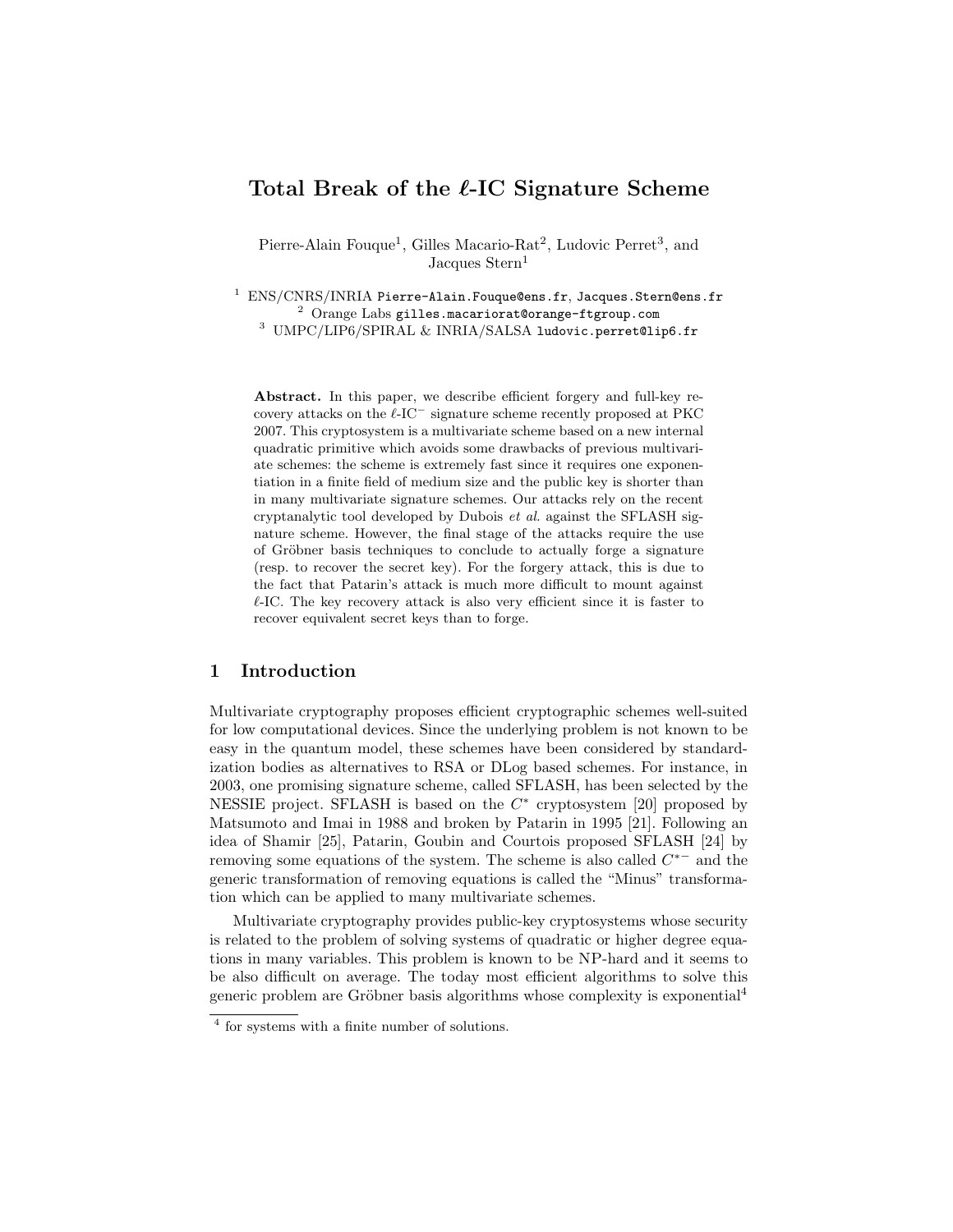in time and space. But this general tool can perform much better in the cryptographic context since the security does not rely on hard instances. As usual in multivariate cryptography, hard instances of this NP-hard problem are hidden using linear mappings and in some cases, Gröbner basis algorithms are able to recover the hidden structure [15]. Fortunately, some countermeasures are known to avoid this kind of attack. But are there sufficient to avoid all attack ?

Recently, some breakthrough results [11, 10] have been achieved in the cryptanalysis of multivariate schemes and have lead to the efficient break of SFLASH in practice. In this work, some cryptanalytic tools have been developed which are very generic and efficient since only linear and bilinear algebra are used. They can be seen as differential cryptanalysis applied on multivariate scheme but the treatment of the differential of the public key is the main important point. The idea is to compute the differential of the public key and then to study the differential function as a bilinear function when the internal mapping is a quadratic function. The differential mapping at some point, or fix difference, is a linear map, but if we let the point to vary, we get a bilinear map. Then, in [11], the authors are able to characterize the self-adjoint operators of these bilinear functions, also called skew-symmetric linear map with respect to the bilinear function, and they show that they can be used to recover missing coordinates. For SFLASH, they show that they correspond to the conjugate by one linear and secret map of the multiplications in the extension. Finally, once all the missing equations have been recovered, Patarin's attack can be used to forge a signature for any message.

**Main Results.** The  $\ell$ -IC signature scheme has been proposed by Ding, Wolf and Yang at PKC 2007. They propose a new quadratic function based on the Cremona mapping over E, an extension of a finite field. The advantages of this function is to be more efficient to invert than SFLASH for instance, one inversion in the finite field of  $q^k$  elements, and to provide short public key. For example, the number of quadratic polynomials of the public key  $P$  is qn where n is the product of the extension field  $k$  and  $\ell$  the number of coordinates of the Cremona map. It can be seen that the parameter  $k$  must be large enough to avoid some attack, and  $\ell$  must be small if we want to have short public key. In general,  $\ell$ will be equal to 3 or 5, in the parameters proposed by the authors.

In this paper, we show that the recent tools developed for SFLASH are generic and can be used to other multivariate schemes. We will use these tools to recover the missing coordinates of the  $\ell$ -IC<sup>-</sup> scheme. Once the whole set of equations of the public key is recovered, Gröbner basis techniques can be used either to forge a signature for any message or to recover the secret key. The key recovery uses the fact that we are able to characterize and recover equivalent secret keys. More precisely, we recover two linear mappings  $S_0$  and  $T_0$  such that if we compose the public key  $P$  with them,  $T_0^{-1} \circ P \circ S_0^{-1}$ , the new system of polynomials are equivalent to  $T' \circ F \circ S'$ , where F is the central mapping and  $S'$  and  $T'$  are two linear mappings defined over the extension  $E$ . Finally,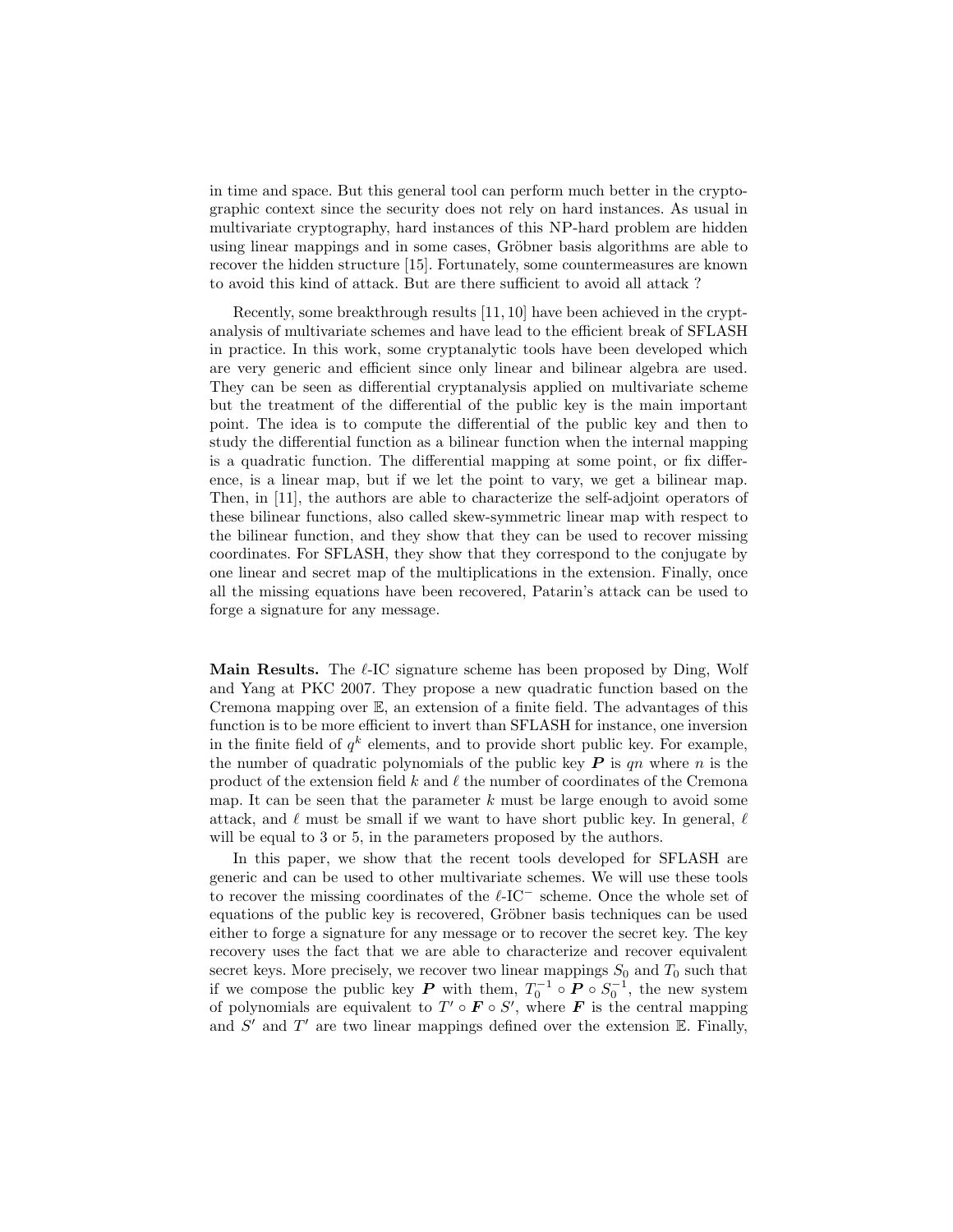the description of a  $\ell$ -IC public key in E is easy to invert using Gröbner basis technique, since the number of unknown is small if  $\ell$  is small.

Organization of the Paper. In Section 2, we recall some classical definitions and properties of Gröbner basis. Then, in Section 3, we describe the  $\ell$ -IC<sup>-</sup> signature scheme. We also describe the scheme  $\ell = 3$ , which is the version proposed in [9]. In Section 4, we describe a special property of the differential of this new quadratic scheme. This property, together with Gröbner basis techniques, will permit us to mount an efficient forgery (Section 5) and full key recovery attacks (Section 6).

# 2 Gröbner Basics

We present here Gröbner basis and some of their properties. We will touch here only a restricted aspect of this theory. For a more thorough introduction to this topic, we refer the interested reader to [1, 8].

#### 2.1 Definition – Property

We will denote by K a finite field of  $q = p^r$  elements (p a prime, and  $r \ge 1$ ). We shall call *ideal generated* by  $p_1, \ldots, p_s \in \mathbb{K}[x_1, \ldots, x_n]$ , denoted by  $\langle p_1, \ldots, p_s \rangle$ , the set :

$$
\mathcal{I} = \langle p_1, \ldots, p_s \rangle = \left\{ \sum_{k=1}^s p_k u_k : u_1, \ldots, u_k \in \mathbb{K}[x_1, \ldots, x_n] \right\} \subseteq \mathbb{K}[x_1, \ldots, x_n].
$$

We will denote by  $V_{\mathbb{K}}(\mathcal{I}) = \{ \mathbf{z} \in \mathbb{F}_q^n : p_i(\mathbf{z}) = 0 \forall i, 1 \leq i \leq s \}$  the variety  $associated$  to  $I$ . Gröbner bases offer an explicit method for describing varieties. Informally, a Gröbner basis of an ideal  $\mathcal I$  is a computable generating set of  $\mathcal I$ with "good" algorithmic properties. These bases are defined with respect to monomial orderings. For instance, the lexicographical (Lex) and degree reverse lexicographical (DRL) orderings – which are widely used in practice – are defined as follows:

**Definition 1** Let  $\alpha = (\alpha_1, \dots, \alpha_n)$  and  $\beta = (\beta_1, \dots, \beta_n) \in \mathbb{N}^n$ . Then:  $-x_1^{\alpha_1}\cdots x_n^{\alpha_n} \succ_{\text{Lex}} x_1^{\beta_1}\cdots x_n^{\beta_n}$  if the left-most nonzero entry of  $\alpha-\beta$  is positive.  $-x_1^{\alpha_1} \cdots x_n^{\alpha_n} \succ_{\text{DRL}} x_1^{\beta_1} \cdots x_n^{\beta_n}$  if  $\sum_{i=1}^n \alpha_i > \sum_{i=1}^n \beta_i$ , or  $\sum_{i=1}^n \alpha_i = \sum_{i=1}^n \beta_i$  and the right-most nonzero entry of  $\alpha - \beta$  is negative.

Once a (total) monomial ordering is fixed, we can introduce the following definitions :

**Definition 2** We shall call total degree of a monomial  $x_1^{\alpha_1} \cdots x_n^{\alpha_n}$  the sum **Definition 2** we shall call total degree of a monomial  $x_1 \cdots x_n$  are same.<br> $\sum_{i=1}^n \alpha_i$ . The leading monomial of  $p \in \mathbb{K}[x_1,\ldots,x_n]$  is the largest monomial  $(w.r.t. some monomial ordering <) among the monomials of p. This leading$ monomial will be denoted by  $LM(p, \prec)$ . The degree of p, denoted deg(p), is the total degree of  $LM(p, \prec)$ .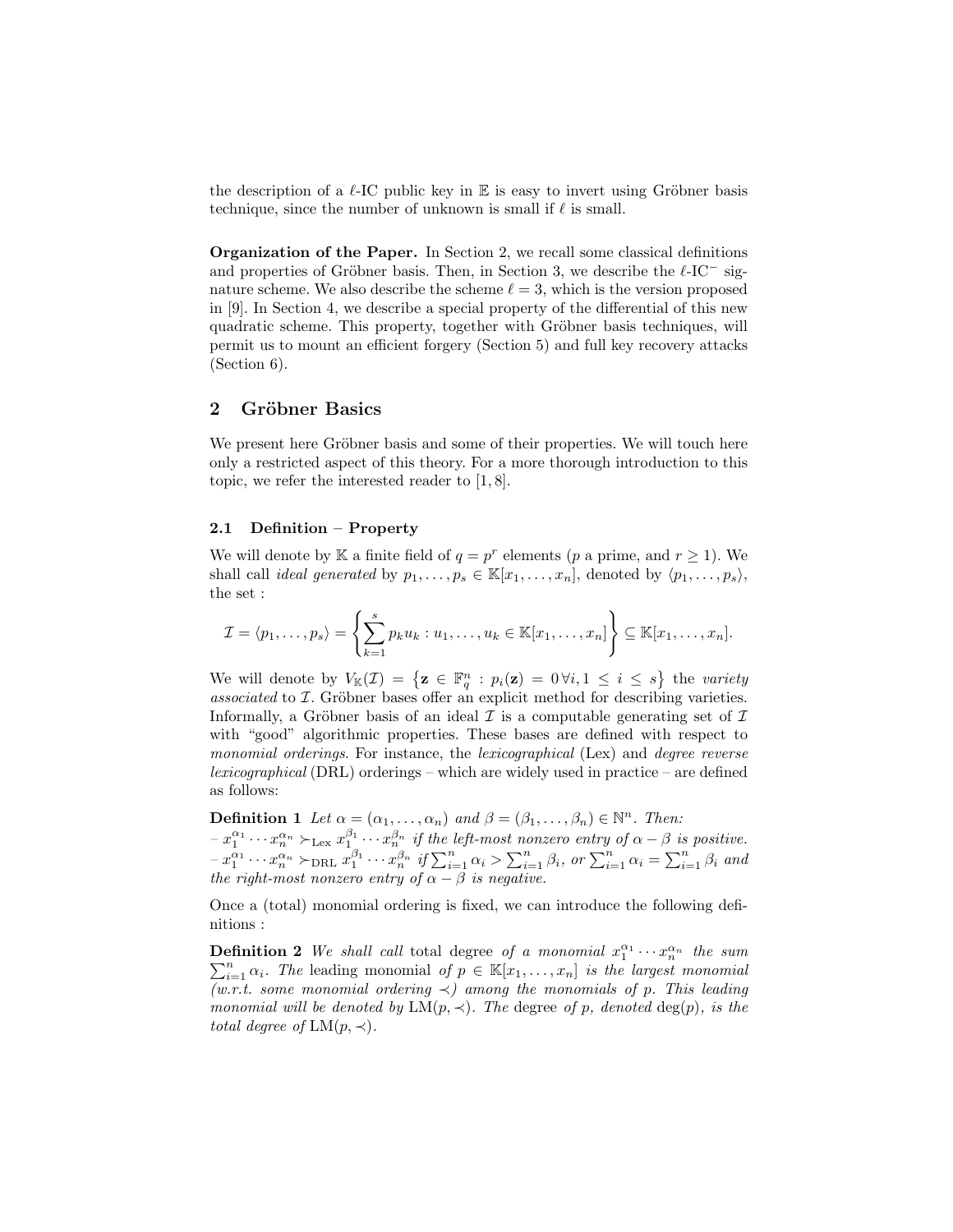We are now in a position to define more precisely the notion of Gröbner basis.

**Definition 3** A set of polynomials  $G \subset \mathbb{K}[x_1,\ldots,x_n]$  is a Gröbner basis – w.r.t. a monomial ordering  $\prec$  – of an ideal  $\mathcal I$  in  $\mathbb K[x_1,\ldots,x_n]$  if, for all  $p \in \mathcal I$ , there exists  $g \in G$  such that  $LM(g, \prec)$  divides  $LM(p, \prec)$ .

Gröbner bases computed for a lexicographical ordering (Lex-Gröbner bases) permit to easily describe varieties. A Lex-Gröbner basis of a *zero-dimensional system* (i.e. with a finite number of zeroes over the algebraic closure) is always as follows

$$
\{f_1(x_1)=0, f_2(x_1, x_2)=0, \ldots, f_{k_2}(x_1, x_2)=0, \ldots, f_{k_n}(x_1, \ldots, x_n)\}
$$

To compute the variety, we simply have to successively eliminate variables by computing zeroes of univariate polynomials and back-substituting the results.

From a practical point of view, computing (directly) a Lex-Gröbner basis is much slower that computing a Gröbner basis w.r.t. another monomial ordering. On the other hand, it is well known that computing degree reverse lexicographical Gröbner bases (DRL-Gröbner bases) is much faster in practice. The FLGM algorithm  $[14]$  permits – in the zero-dimensional case – to efficiently solve this issue. This algorithm use the knowledge of a Gröbner basis computed for a given order to construct a Gröbner for another order. The complexity of this algorithm is polynomial in the number of solutions of the ideal considered.

DRL-Gröbner bases have another interesting property. Namely, these bases permit to recover low-degree relations between the inputs/outputs of a vectorial function  $\mathbf{f} = (f_1, \ldots, f_m) : \mathbb{K}^n \to \mathbb{K}^m$ .

**Proposition 1.** Let  $f = (f_1, \ldots, f_m)$  be polynomials of  $\mathbb{K}[x_1, \ldots, x_n]$ . We shall call ideal of relations of f the set :

$$
\mathcal{I}_{\mathcal{R}}(\mathbf{f}) = \langle z_1 - f_1(x_1, \ldots, x_n), \ldots, z_m - f_m(x_1, \ldots, x_n) \rangle \in \mathbb{K}[x_1, \ldots, x_n, z_1, \ldots, z_m].
$$

If  $\mathcal{I}_{\mathcal{R}}(\mathbf{f})$  is radical, then a DRL-Gröbner basis G (with  $x_1 > \cdots > x_n > z_1 >$  $\cdots > z_m$ ) of  $\mathcal{I}_{\mathcal{R}}(\mathbf{f})$  describes all the (independent) algebraic relations between the inputs/outputs of f. In particular, G contains a linear basis of the polynomials  $Q \in \mathcal{I}_{\mathcal{R}}(\mathbf{f})$  s. t. :

$$
\deg(Q) = \min_{P \in \mathcal{I}_{\mathcal{R}}(\mathbf{f})} (\deg(P)).
$$

Note that in the cryptographic context, the ideals (of relations) are usually radicals. We can indeed always include the field equations. So, this condition is not really restrictive.

#### 2.2 Computing Gröbner bases

The historical method for computing Gröbner bases is Buchberger's algorithm  $[6,$ 5. Recently, more efficient algorithms have been proposed, namely the  $F_4$  and  $F<sub>5</sub>$  algorithms [12, 13]. These algorithms are based on the intensive use of linear algebra techniques. Precisely,  $F_4$  can be viewed as the "gentle" meeting of Buchberger's algorithm and Macaulay ideas [19]. In short, the arbitrary choices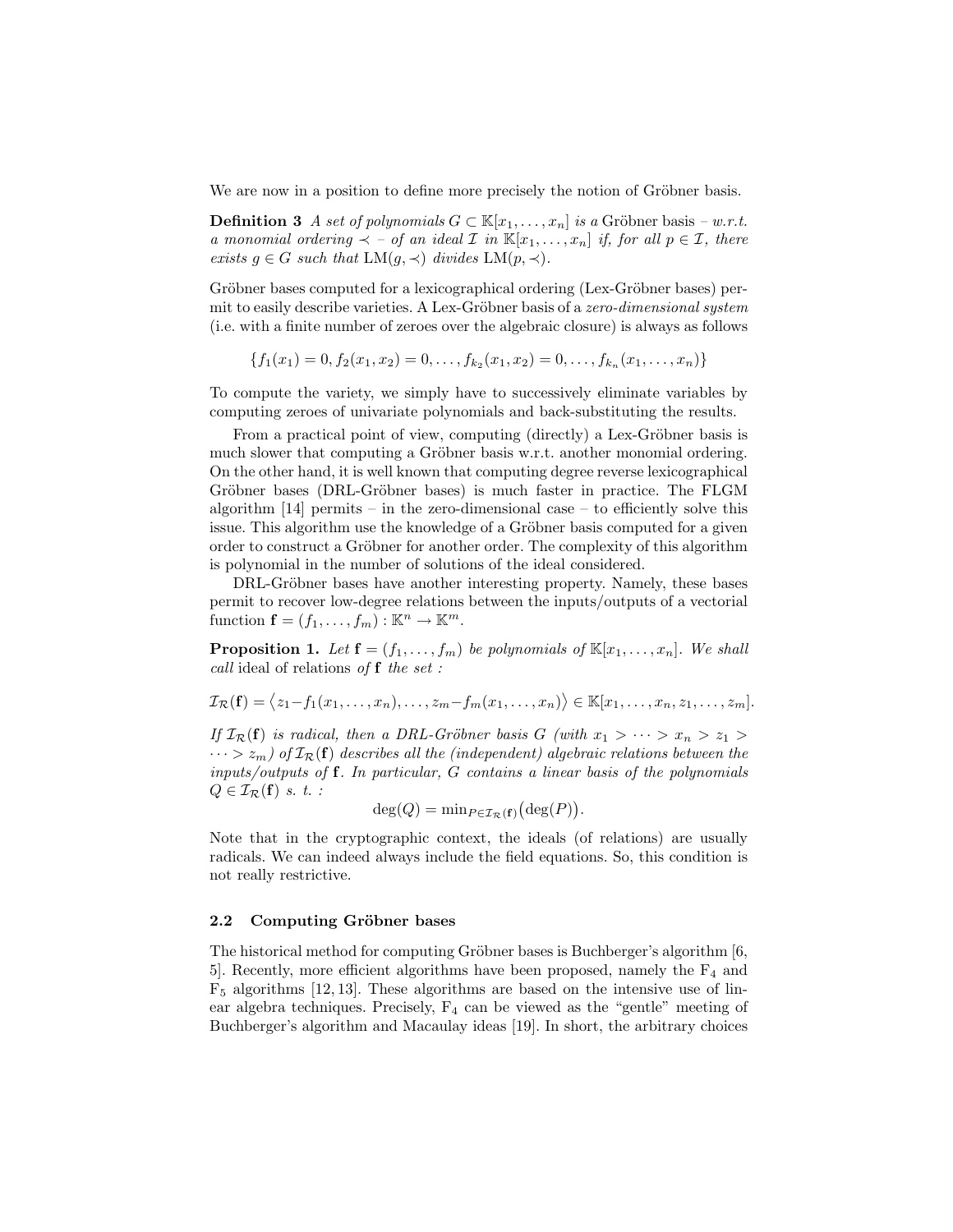– which limit the practical efficiency of Buchberger's algorithm – are replaced in F<sup>4</sup> by computational strategies related to classical linear algebra problems (mainly the computation of a row echelon form).

In [13], a new criterion (the so-called  $F_5$  criterion) for detecting useless computations has been proposed. It is worth pointing out that Buchberger's algorithm spends 90% of its time to perform these useless computations. Under some regularity conditions, it has been proved that all useless computations can be avoided. A new algorithm, called  $F_5$ , has then been developed using this criterion and linear algebra methods. Briefly,  $F_5$  constructs incrementally the following matrices in degree  $d$ :



where the indices of the columns are monomials sorted for the admissible ordering  $\prec$  and the rows are product of some polynomials  $f_i$  by some monomials  $t_i$ such that  $\deg(t_j f_i) \leq d$ . For a regular system [13] (resp. semi-regular system [3, 4) the matrices  $A_d$  are of full rank. In a second step, row echelon forms of theses matrices are computed, i.e.

$$
A'_d = \begin{bmatrix} t_1 f_1 \\ t_2 f_2 \\ t_3 f_3 \\ \dots \\ \dots \\ 0 \end{bmatrix} \begin{bmatrix} m_1 & m_2 & m_3 & \dots \\ 1 & 0 & 0 & \dots \\ 0 & 1 & 0 & \dots \\ 0 & 0 & 1 & \dots \\ 0 & 0 & 0 & \dots \end{bmatrix}
$$

For a sufficiently large  $d$ ,  $A'_d$  contains a Gröbner basis of the considered ideal. An important parameter to evaluate the complexity of  $F_5$  is the maximal degree  $d_{\text{reg}}$  occurring in the computation and the size  $N_{d_{\text{reg}}}$  of the matrix  $A_{d_{\text{reg}}}$ . The overall cost is dominated by  $N^{\omega}_{d_{reg}}$ , with  $2 \leq \omega < 3$  denoting the linear algebra constant. Very roughly,  $N_{d_{\text{reg}}}$  can be approximated by  $\mathcal{O}(n^{d_{\text{reg}}})$  yielding to a global complexity of :

$$
\mathcal{O}(n^{\omega \cdot d_{\text{reg}}});
$$

more details on this complexity analysis, and further complexity results, can be found in  $[3, 4]$ .

To date,  $F_5$  is the most efficient method for computing Gröbner bases, and hence zero-dimensional varieties. From a practical point of view, the gap with other algorithms computing Gröbner bases is consequent. Notably, it has been proved [2] from both a theoretical and practical point of view that XL [7] – which is an algorithm proposed by the cryptographic community for solving overdefined system of equations – is a redundant version of  $F_4$  and less efficient than  $F_5$ .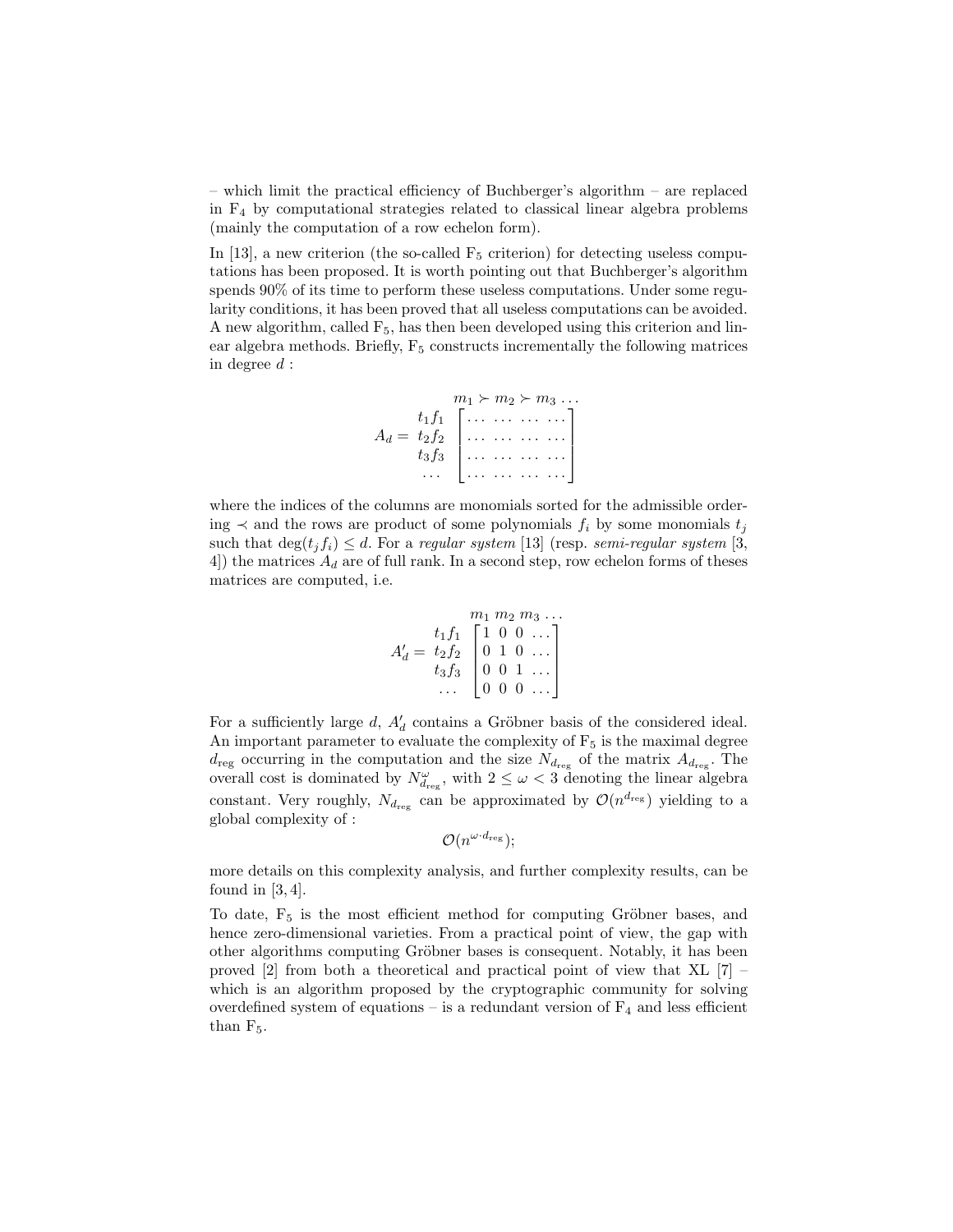# 3 The  $\ell$ -IC<sup>−</sup> Signature Scheme

In this part, we describe the  $\ell$ -IC<sup>-</sup> multivariate signature scheme proposed at PKC'07 by Ding, Wolf and Yang [9]. Note that our description differs from the original description given by the authors of [9]; allowing us to present our attacks in a concise way.

The design principle of  $\ell$ -IC schemes is classical in multivariate cryptography. Namely, we start from a well chosen algebraic system **F** which is "easy" to solve, and then hide this central system using linear and invertible transformations S and T following the idea of McEliece's cryptosystem :

$$
\mathbf{P} = T \circ \mathbf{F} \circ S,\tag{1}
$$

For  $\ell$ -IC, the central function **F** in  $\mathbb{E}[X_1, X_2, \ldots, X_\ell]^\ell$  is obtained by considering the so called *Cremona mapping* which is defined – over an extension  $E$  of degree k of  $\mathbb{K}$  – as follows :

$$
\mathbf{F}(X_1, X_2, \dots, X_\ell) = (X_1^{q^{\lambda_1}} X_2, X_2^{q^{\lambda_2}} X_3, \dots, X_\ell^{q^{\lambda_\ell}} X_1). \tag{2}
$$

This function can be invertible for well chosen parameters and it is efficient to invert since only one inversion in  $E$  is required: once  $X_1$  is recover, only division can be used as we will see in the sequel since except  $\lambda_1$ , all other  $\lambda_i$  can be set to 0.

The public key consists in **P** and to sign a message  $m$  of n bits, we inverse it using T, we compute an inverse of  $\bf{F}$ , and finally we inverse S to find a preimage s of  $m$  for the function  $P$ . To verify a signature  $s$ , it is sufficient to evaluate the public key **P** and check that it is equal to the message  $m$ .

We introduce now some notations in order to provide a compact representation of F. We will denote by  $x \otimes y$  the component-wise multiplication of  $x = (x_1, x_2, \ldots, x_\ell)$  and  $y = (y_1, y_2, \ldots, y_\ell)$ , i.e. :

$$
x\otimes y=(x_1y_1,x_2y_2,\ldots,x_\ell y_\ell).
$$

Moreover,  $R$  will denote the left rotation operator, namely :

$$
\mathcal{R}(x)=(x_2,x_3,\ldots,x_\ell,x_1).
$$

Finally, if  $\Lambda = (\lambda_1, \ldots, \lambda_\ell) \in \mathbb{N}^\ell$ , then  $\mathcal{E}_\Lambda$  will denote :

$$
\mathcal{E}_\Lambda(x)=(x_1^{q^{\lambda_1}},\ldots,x_\ell^{q^{\lambda_\ell}}).
$$

With these notations, the central map  $\bf{F}$  can be expressed as :

$$
\mathbf{F}(x) = \mathcal{E}_A(x) \otimes \mathcal{R}(x).
$$

In order to combine  $\bf F$  with the two secret transformations  $S$  and  $T$ , we have to consider some canonical bijection  $\Phi$  of  $\mathbb{K}^{k\ell}$  onto  $\mathbb{E}^{\ell}$ . So, **F** operates on  $\mathbb{E}^{\ell}$  and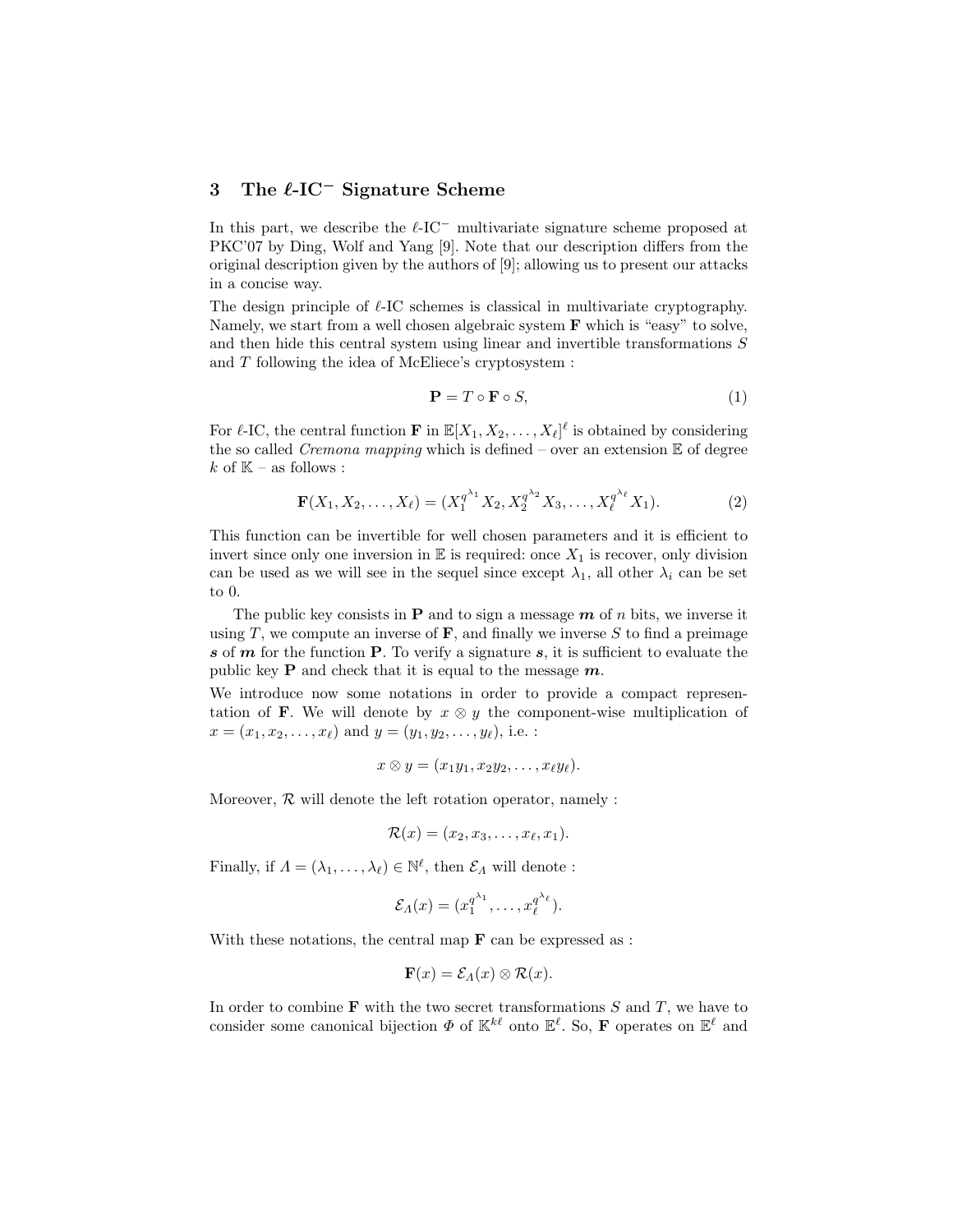$\Phi^{-1} \circ \mathbf{F} \circ \Phi$  operates on  $\mathbb{K}^{k\ell}$ . In the sequel, we may avoid the writing of  $\Phi$  when the context is obvious. Hence, we can express  $\bf{F}$  and therefore the public key  $\bf{P}$ as a system of  $n = \ell \cdot k$  polynomials of n variables over K. Since S, T, R, and  $\mathcal{E}_\Lambda$  are K–linear, the polynomials of **P** are quadratic over the *n* variables of K. In expression (1), note that  $S$  can be seen as a change of input variables of  $\mathbf{F}$ , and  $T$  as a change of output variables of  $\mathbf{F}$ .

We now would like to consider the simplest expressions for **F**. The authors of [9] remarked that it is useless to consider expression like  $\mathbf{F}(x) = \mathcal{E}_{A_1}(x) \otimes$  $\mathcal{R}(\mathcal{E}_{A_2}(x))$ . The exponentiation  $\mathcal{E}_{A_2}$  would be absorbed by the external morphism S. In the same spirit, if we consider

$$
\Lambda' = (\lambda_2 + \dots + \lambda_\ell, \lambda_3 + \dots + \lambda_\ell, \dots, \lambda_\ell, 0),
$$
  

$$
\Lambda'' = (\lambda_1 + \dots + \lambda_\ell, 0, \dots, 0),
$$
  

$$
\Lambda''' = (0, \lambda_2 + \dots + \lambda_\ell, \lambda_3 + \dots + \lambda_\ell, \dots, \lambda_\ell)
$$

then we have the following equality:

$$
\mathcal{E}_{A'}(\mathcal{E}_A(x)\otimes \mathcal{R}(x))=\mathcal{E}_{A''}(\mathcal{E}_{A'''}(x))\otimes \mathcal{R}(\mathcal{E}_{A'''}(x)).
$$

The exponentiation  $\mathcal{E}_{\Lambda'}$  would be absorbed by the external transformation T. For  $\Lambda$ , we can then limit the choice to vectors such as  $(\lambda, 0, \ldots, 0)$ . Thus, a simple expression for  $\bf{F}$  is given a follows :

$$
\mathbf{F}(X_1, X_2, \dots, X_{\ell}) = (X_1^{q^{\lambda}} X_2, X_2 X_3, \dots, X_{\ell} X_1),
$$

for some integer  $\lambda$ .

Ding, Wolf and Yang gave explicit formulae [9] for inverting  $\bf{F}$  when possible, since invertibility of  **is required in the signature scheme:** 

- If  $\ell$  is even, we must have  $gcd(q^{\lambda} 1, q^{k} 1) = 1$ . Since  $q 1$  divides  $q^{\lambda} 1$ and  $q^k-1$ , we must have  $q=2$ .
- If  $\ell$  is odd, we must have  $gcd(q^{\lambda} + 1, q^k 1) = 1$ . So in this second case, the choices are  $\lambda = 0$  when q is even and otherwise  $\lambda > 0$  and  $k/gcd(k, \lambda)$  odd (according to [11]).

Then, for a practical signature scheme, the authors of [9] have considered the effects of some known attacks and some modified versions of the main scheme  $\ell$ -IC supposed to defeat those attacks. Particularly for  $\ell$  even,  $\ell$ -IC scheme is vulnerable to the UOV attack [18, 17]. So even values of  $\ell$  should be avoid. Then, the authors suggested a modified version, the "Minus" scheme, named  $\ell$ IC<sup>−</sup>. The point is to remove r polynomials among the description of **P**. It increases the complexity of Patarin and Faugère-Joux attacks by a factor  $q^r$ . As a counterpart, the scheme can only be used for signature since exhaustive search is also impossible for legitimate user.

In the sequel, we will denote by  $\mathbf{P}_{\Pi} \in \mathbb{E}[X_1, X_2, \dots, X_{\ell}]^{\ell}$  the corresponding truncated public key (*i.e.* the composition of **P** with a suitable projection  $\Pi$ ). Finally, the authors propose the following sets of parameters :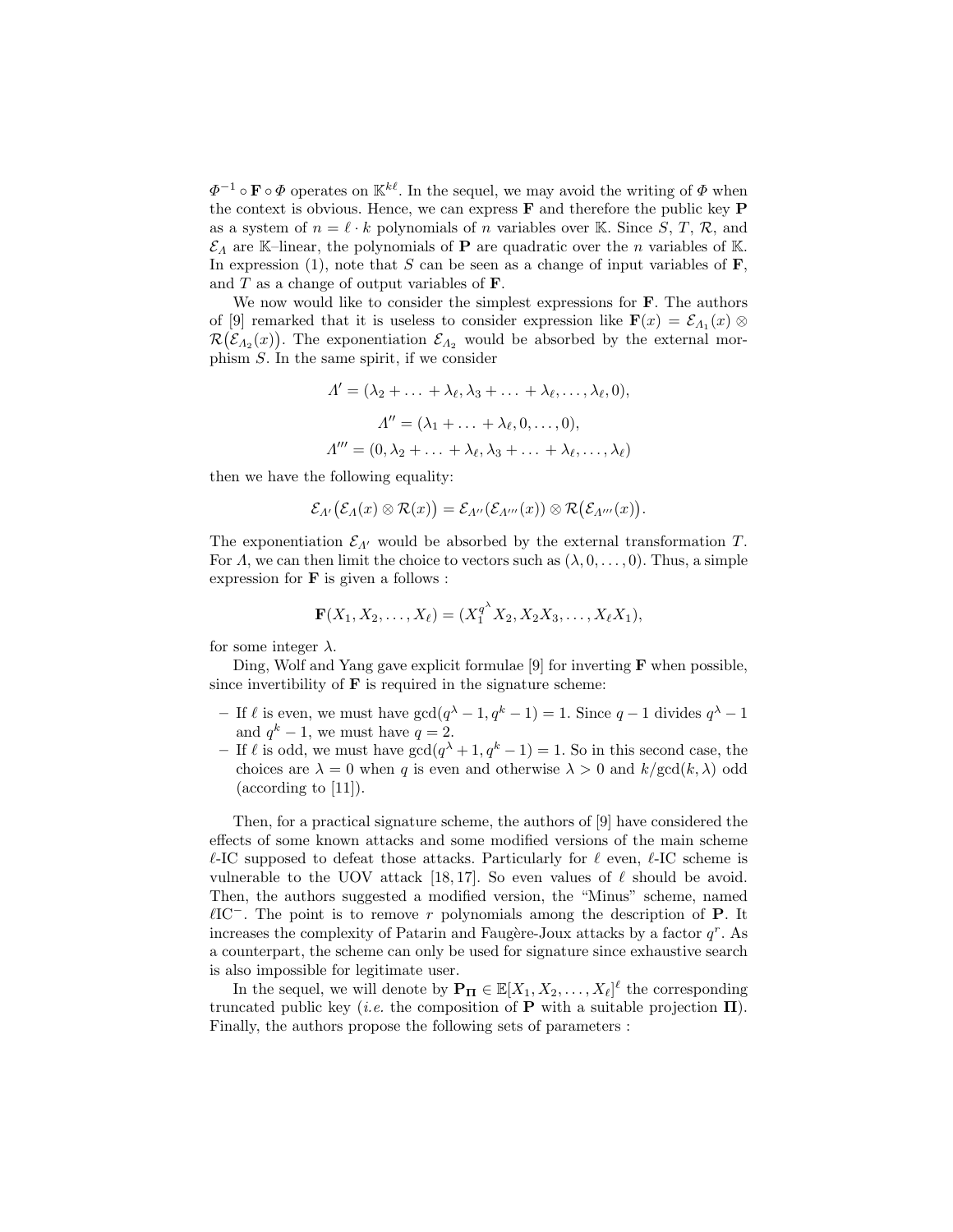|                   |  |  | $\left \#\mathbb{K}\left[\ell\right]k\right n\right r$ Security estimation |
|-------------------|--|--|----------------------------------------------------------------------------|
| $2^8$  3 10 30 20 |  |  | <b>980</b>                                                                 |
| $2^8$ 3 12 36 24  |  |  | 996                                                                        |
| $2^8$  3 16 48 32 |  |  | $2^{128}$                                                                  |

### 4 Differential and Multiplication of  $\ell$ -IC

In this part, we present some tools adapted for the cryptanalysis of multivariate systems. We introduce the definition of the differential and we show a special property of the differential of the central map  $\bf{F}$  of  $\ell$ -IC. In the next section, we show that this property translated onto the public key enables to retrieve special linear applications, which beraks the "Minus" scheme of  $\ell I$ C<sup>-</sup>.

#### 4.1 Differential of the Public Key

For a generic application  $\bf{F}$  in one variable, its differential  $\bf{DF}$  is a symmetric function in two variables defined as :

$$
DF(X, A) = F(X + A) - F(X) - F(A) + F(0).
$$

In the case of the central map  $\bf{F}$  of  $\ell$ -IC, we get explicitly:

$$
\mathbf{DF}(\mathbf{X}, \mathbf{A}) = \mathcal{E}_{\Lambda}(\mathbf{X}) \otimes \mathcal{R}(\mathbf{A}) + \mathcal{E}_{\Lambda}(\mathbf{A}) \otimes \mathcal{R}(\mathbf{X}).
$$

Note that in this case since  $\bf{F}$  is quadratic function,  $\bf{DF}$  is symmetric bilinear function.

The differential  $\mathbf{DP}$  of the public key  $\mathbf{P}$  is also a bilinear symmetric function and is linked to the differential of the central map  $\bf{F}$  by the following relation :

$$
\mathbf{DP}(\mathbf{X}, \mathbf{A}) = T(\mathbf{DF}(S(\mathbf{X}), S(\mathbf{A}))).
$$

Furthermore, the differential DP can be explicitly computed from the expression of the public key  $P$  since the differential operator operates linearly on functions and it can be easily computed on monomials.

#### 4.2 Characteristic Properties of the Multiplications

Since R and  $\mathcal{E}_\Lambda$  are multiplicative,*i.e.* for all  $(\mathbf{X}, \mathbf{A}), \mathcal{R}(\mathbf{X} \otimes \mathbf{A}) = \mathcal{R}(\mathbf{X}) \otimes \mathcal{R}(\mathbf{A})$ and  $\mathcal{E}_\Lambda(\mathbf{X} \otimes \mathbf{A}) = \mathcal{E}_\Lambda(\mathbf{X}) \otimes \mathcal{E}_\Lambda(\mathbf{A})$ , we have the multiplicative property of the differential  $\mathbf{DF},$  for all  $\xi$ ,  $\mathbf{X}, \mathbf{A}$  in  $\mathbb{E}^{\ell}$ :

$$
\mathbf{DF}(\xi \otimes \mathbf{X}, \mathbf{A}) + \mathbf{DF}(\mathbf{X}, \xi \otimes \mathbf{A}) = (\mathcal{E}_A(\xi) + \mathcal{R}(\xi)) \otimes \mathbf{DF}(\mathbf{X}, \mathbf{A}) \tag{3}
$$

For simplicity, we now introduce the following notations:  $M_{\xi}(\mathbf{X}) = \xi \otimes \mathbf{X}$  the multiplication by  $\xi$  in  $\mathbb{E}^{\ell}$  and  $N_{\xi} = S^{-1} \circ M_{\xi} \circ S$  and  $L(\xi) = \mathcal{E}_{\Lambda}(\xi) + \mathcal{R}(\xi)$ .

The key idea is the following statement.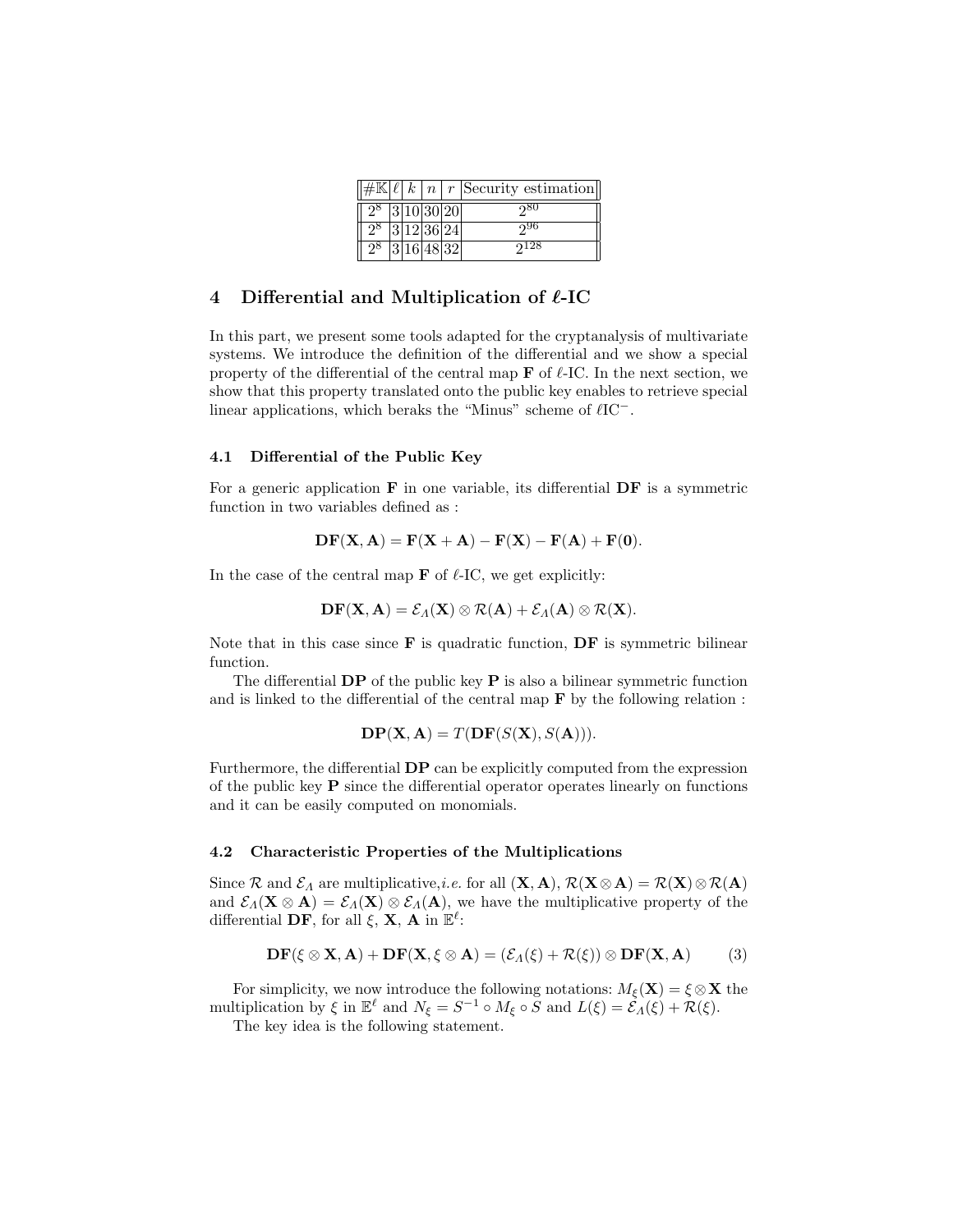**Lemma 1.** The K-linear applications M that satisfy for all **X**, A in  $\mathbb{E}^{\ell}$ :

$$
\mathbf{DF}(M(\mathbf{X}), \mathbf{A}) + \mathbf{DF}(\mathbf{X}, M(\mathbf{A})) = 0
$$
\n(4)

are precisely the multiplications  $M_{\xi}$  with  $\xi$  satisfying  $L(\xi) = 0$ .

*Proof* Due to the property  $(3)$ , we first look for the linear applications M and M' that satisfy for all **X**, **A** in  $\mathbb{E}^{\ell}$ :

$$
\mathbf{DF}(M(\mathbf{X}), \mathbf{A}) + \mathbf{DF}(\mathbf{X}, M(\mathbf{A})) = M'(\mathbf{DF}(\mathbf{X}, \mathbf{A})).
$$
 (5)

We now express  $M$  and  $M'$  in a well chosen basis, and then we show that the coordinates of  $M$  are those of the multiplications. Indeed, any  $K$ -linear application over E can be uniquely expressed as  $\sum_{v=0}^{k-1} \alpha_v x^{q^v}$  with  $(\alpha_0, \ldots, \alpha_{k-1})$  in  $\mathbb{E}^k$ . Hence, the w-th coordinate of  $M(X)$  and  $M'(X)$  can be expressed respectively as:

$$
\sum_{u=0}^{\ell-1} \sum_{v=0}^{k-1} \alpha_{u,v,w} X_w^{q^v} \text{ and } \sum_{u=0}^{\ell-1} \sum_{v=0}^{k-1} \beta_{u,v,w} X_w^{q^v},
$$

for some  $\alpha_{u,v,w}$  and  $\beta_{u,v,w}$  in E. The function **F** is defined as in (2), so the w-th coordinate of  $DF(X, A)$  is

$$
X_w^{q^{\lambda_w}} A_{w+1} + A_w^{q^{\lambda_w}} X_{w+1}.
$$

Then by considering the w-th coordinate of equation  $(5)$  we get:

$$
\sum_{u=0}^{\ell-1} \sum_{v=0}^{k-1} \alpha_{u,v,w}^{q^{\lambda w}} \left( X_u^{q^{v+\lambda_w}} A_{w+1} + A_w^{q^{v+\lambda_w}} X_{w+1} \right) + \alpha_{u,v,w+1} \left( X_u^{q^v} A_w^{\lambda_w} + A_w^{q^v} X_w^{\lambda_w} \right)
$$

$$
= \sum_{u=0}^{\ell-1} \sum_{v=0}^{k-1} \beta_{u,v,w} \left( X_u^{q^{\lambda_u}} A_{u+1} + A_u^{q^{\lambda}} X_{u+1} \right)^{q^v} \tag{6}
$$

The functions  $X_a^{q^b} A_c^{q^d}$  are linearly independent. So, we can derive as many relations as the number of these functions, for each coordinate equation (6). Since one given coefficient  $\alpha_{a,b,c}$  occurs at most four times in all these relations, we can see that many of them are null, since corresponding relations are trivial. Coefficients  $\alpha_{u,v,w}$  appearing in non trivial relations, so that may be not null, have the following indexes:  $(w, 0, w)$ ,  $(w + 1, -\lambda_w, w)$ ,  $(w + 2, -\lambda_w - \lambda_{w+1}, w)$ ,  $(w + 1, 0, w + 1), (w, \lambda_w, w + 1), (w - 1, \lambda_w + \lambda_{w-1}, w + 1).$  At this point, we must recall that " $w + 1$ " is in fact the successor of w in  $(0, \ldots, \ell - 1)$  or that w are taken mod $\ell$ . Hence we may consider that " $\ell + 1 = 1$ " and " $1 - 1 = \ell$ ". This is why we now have to consider two cases:  $(\ell = 3, q \text{ even})$ , and  $(\ell = 3, q \text{ odd})$  or  $\ell \geq 5.$ 

– In the first case ( $\ell = 3$ , q even), there are two kinds of "side effect", since " $w-1 = w+2$ " for indexes, and " $X+X=0$ " in E. In this case, we have  $\Lambda =$  $(0, 0, 0)$ , and  $F(X) = X \otimes \mathcal{R}(X)$ . The solutions of equation (5) are in fact the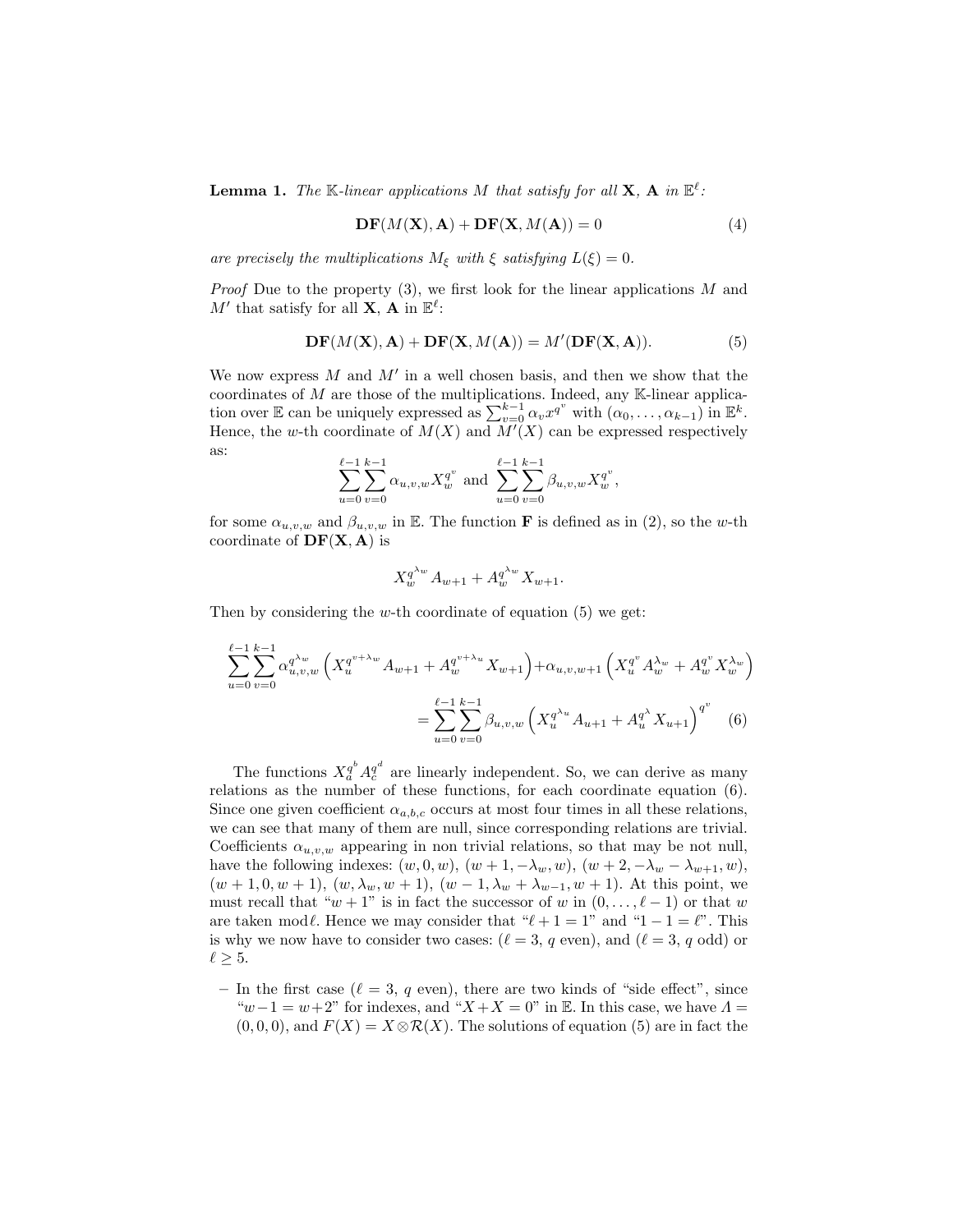E-linear applications over  $\mathbb{E}^{\ell}$ . One can check easily that in this case, solutions M of equation (5) can be expressed as  $\alpha \otimes X + \beta \otimes \mathcal{R}(X) + \gamma \otimes \mathcal{R}(\mathcal{R}(X)),$ for some  $\alpha$ ,  $\beta$ , and  $\gamma$  in E. Nevertheless, since in equation (4), is in fact equation (5) where  $M' = 0$ , the only non trivial relations are:  $\alpha_{1,0,1} =$  $\alpha_{2,0,2} = \alpha_{3,0,3}$ . Hence we have  $M(X) = (\alpha_{1,0,1}X_1, \alpha_{2,0,2}X_2, \alpha_{3,0,3}X_3)$  $(\alpha_{1,0,1}, \alpha_{2,0,2}, \alpha_{3,0,3}) \otimes X.$ 

– In the second case, the only non trivial relations that remain are:  $\alpha_{w,0,w}^{q^{\lambda_w}}$  +  $\alpha_{w+1,0,w+1} = \beta_{w,0,w}$ . Hence the result:  $M(X) = \alpha \otimes X, M'(X) = (\mathcal{E}_A(\alpha) + \alpha \otimes \alpha)$  $\mathcal{R}(\alpha)$ ) ⊗ X. When  $M'=0$ , we must have  $\mathcal{E}_\Lambda(\alpha) + \mathcal{R}(\alpha) = 0$ .

 $\Box$ 

By translating this result in the public key with the following property:

$$
\mathbf{DP}(N_{\xi}(\mathbf{X}), \mathbf{A}) + \mathbf{DP}(\mathbf{X}, N_{\xi}(\mathbf{A})) = T(M_{L(\xi)}(\mathbf{DF}(S(\mathbf{X}), S(\mathbf{A})))) \tag{7}
$$

we get the next result:

**Lemma 2.** The linear applications M that satisfy for all **X**, A in  $\mathbb{E}^{\ell}$ :

$$
DP(M(X), A) + DP(X, M(A)) = 0
$$
\n(8)

are the "multiplications"  $N_{\xi}$ , i.e. the conjugates by S of the multiplications  $M_{\xi}$ with  $\xi$  satisfying  $L(\xi) = 0$ .

We emphasize here that finding the applications of the lemma 2 can be practically achieved, since it can be reduced to the resolution of a linear system.

To conclude this section, we give here the solutions of  $L(\xi) = 0$ . We need to show that  $\xi = 0$  is not the only solution, and more precisely that there exist solutions whose coordinates are in  $E$  but not in  $K$ . This result will be useful later.

**Lemma 3.** The solutions of equation  $L(\xi) = 0$  are

- When q is even, then  $\lambda = 0$ . The solutions satisfy  $\xi_1 = \xi_2 = \ldots = \xi_\ell$ . So  $\xi = (\alpha, \dots, \alpha)$  with  $\alpha$  in  $\mathbb{E}$ .
- When q is odd, the solutions satisfy  $\xi_1^{q^{\lambda}} + \xi_2 = \xi_2 + \xi_3 = \ldots = \xi_{\ell} + \xi_1 = 0$ . So  $\xi = (\alpha, \alpha, -\alpha, \dots, \alpha, -\alpha)$  with  $\alpha$  in  $\mathbb E$  satisfying  $\alpha^{q^{\lambda}} + \alpha = 0$ . Since  $\gcd(q^{\lambda}-1, q^k-1) \ge q-1 > 1$ , equation  $\alpha^{q^{\lambda}} + \alpha = 0$  admits solutions in  $\mathbb{E} \setminus \mathbb{K}$ .

### 5 Practical Cryptanalysis of  $\ell$ -IC<sup>-</sup> for small  $\ell$

From now, we focus our attention to the practical cryptanalysis of the 3-IC<sup>−</sup> signature scheme. This is the signature scheme proposed in [9]. However, we would like to emphasize that the next attack can be easily extended to any  $\ell$ -IC<sup>−</sup> signature scheme.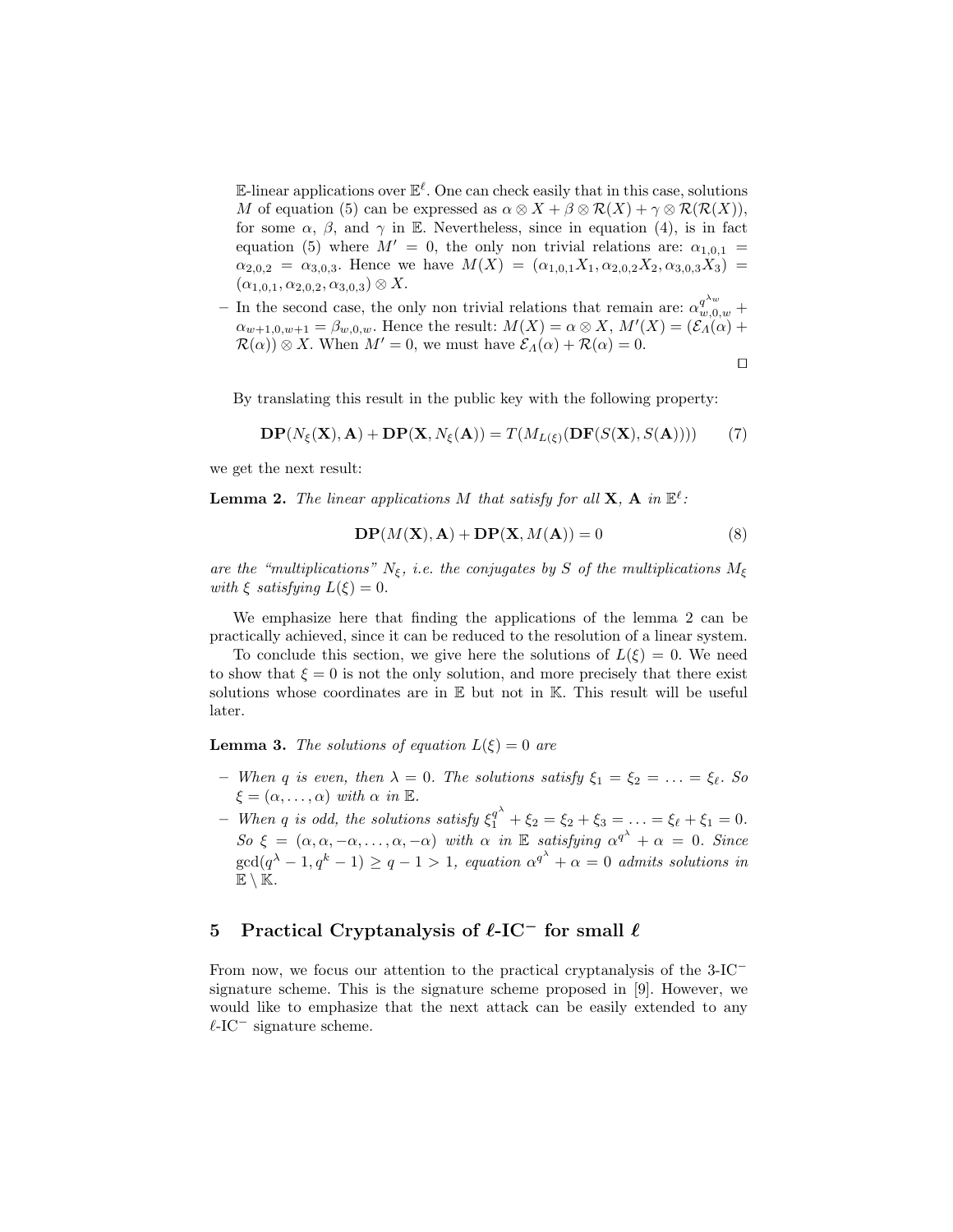#### 5.1 Roadmap of the Attack

The goal of the attack is to recover – from the truncated public key  $P_{\Pi}$  – the equations that were removed. Namely, to recover the whole set of polynomials P. Once these equations are recovered, the scheme is completely broken since a signature can be efficiently forged using Gröbner bases. The principle of the attack is very similar to the one described against sflash in [10]. First, we recover an invariant matrix  $N_{\xi}$  for the mapping **DP**. This is done by solving a linear system generated from the (public) components of  $DP_{\Pi}$  (see Section 4). This matrix will then permit to reconstruct the whole public key  $P$  as we describe in the sequel.

#### 5.2 Description of the Attack

What we have to do is first finding one suitable linear application  $M$  satisfying:

$$
\mathbf{DP}_{\Pi}(M(\mathbf{X}), \mathbf{A}) + \mathbf{DP}_{\Pi}(\mathbf{X}, M(\mathbf{A})) = 0.
$$

If  $r$  the number of missing coordinates is not too high, all solutions are indeed "multiplications"  $N_{\xi}$  according to section 4.

We recall that  $N_{\xi} = S^{-1} M_{\xi} S$ ,  $M_{\xi}$  being the matrix of multiplication by  $\xi$  in  $\mathbb{E}^{\ell}$ . Since we have the following relation:

$$
\begin{aligned} \mathbf{P}_{\Pi} \circ N_{\xi} &= \Pi \circ T \circ \mathbf{F} \circ S \circ N_{\xi} \\ &= \Pi \circ T \circ \mathbf{F} \circ S \circ S^{-1} \circ M_{\xi} \circ S \\ &= \Pi \circ T \circ \mathbf{F} \circ M_{\xi} \circ S \\ &= \Pi \circ T \circ M_{F(\xi)} \circ \mathbf{F} \circ S \\ &= \Pi \circ T \circ M_{F(\xi)} \circ T^{-1} \circ T \circ \mathbf{F} \circ S \\ &= \Pi \circ T \circ M_{F(\xi)} \circ T^{-1} \circ \mathbf{P}, \end{aligned}
$$

by composing the public key  $P_{\Pi}$  by  $N_{\xi}$ , we get another set of  $(n-r)$  equations. We select randomly  $r$  equations among this set. It is very likely that this new set will be independent from the  $(n - r)$  of  $P_{\Pi}$ . This is indeed the case if  $\xi$  does not have all its coordinates in K or more precisely if  $M_{\xi}$  is not diagonal. So, we have in some sense recovered the equations removed. We quoted below some experimental results that we obtained for  $\ell$ -IC<sup>−</sup>. We have done these experiments using the computer algebra  $M_{\text{agma}}^5$ . In this table,  $T_{rec}$  is the time to reconstruct the missing equations with our approach.

|                |  | $\overline{\#}\mathbb{K} \ell \,k\, \,n\, $ r | $T_{rec}$                    |
|----------------|--|-----------------------------------------------|------------------------------|
| $2^8$          |  | 3 10 30 20                                    | 12 s.                        |
| $2^8$          |  | 3 12 36 24                                    | 31 s.                        |
| $2^8$          |  |                                               | $ 3 16 48 32 2 \text{ min.}$ |
| 2 <sup>8</sup> |  |                                               | $ 5 10 50 4 3 \text{ min}$   |
| 2 <sup>8</sup> |  |                                               | $ 5 12 60 4 8$ min.          |
| 28             |  |                                               | $5 16 80 $ 4 36 min.         |

<sup>5</sup> http://magma.maths.usyd.edu.au/magma/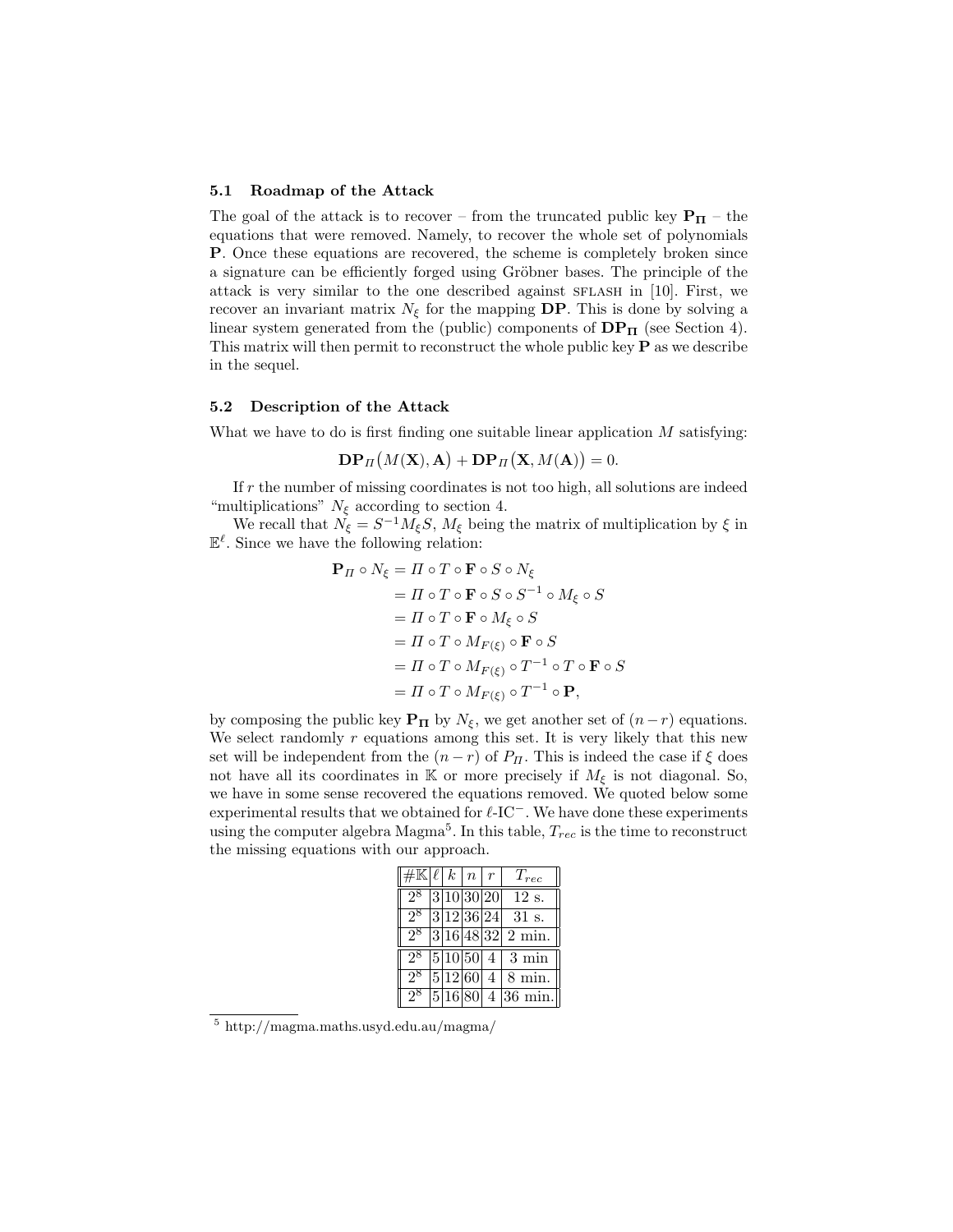Equations linking input and output. It remains anyway to actually forge a signature using this additional knowledge. To this end, we can first try to mimic Patarin's attack on C<sup>∗</sup> . It can be noted that Patarin's bilinear equations also exist for  $\ell$ -IC. For instance, when  $\ell = 3$ , we can see that :

$$
\begin{cases}\nY_1 = X_1 X_2 \\
Y_2 = X_2 X_3 \\
Y_3 = X_3 X_1\n\end{cases}
$$
 implies\n
$$
\begin{cases}\nX_3 Y_1 = X_1 Y_2 \\
X_2 Y_3 = X_3 Y_1 \\
X_1 Y_2 = X_2 Y_3\n\end{cases}
$$

These are bilinear equations between the input  $\mathbf{X} = (X_1, X_2, X_3)$  and output  $\mathbf{Y} = (Y_1, Y_2, Y_3)$  of the function **F**. However, the final bilinear equations is not independent from the two previous equations. We have then only  $2k$  independent equations. In order to have enough independent equations, we can try to add :

$$
Y_1 Y_2 = X_1 X_2^2 X_3 = X_2^2 Y_3.
$$

This last equation permits to obtain k additional independent equations. It is not bilinear in the left hand side. But, this is not really an issue, since the right hand side is bilinear when  $char(\mathbb{E})=2$ .

We mention that these equations can be recovered automatically using Gröbner bases. To do so, we consider the ideal of relations :

$$
\mathcal{I}_{\mathcal{R}}(\mathbf{F}) = \langle Y_1 - X_1 X_2, Y_2 - X_2 X_3, Y_3 - X_1 X_3 \rangle \in \mathbb{K}[X_1, X_2, X_3, Y_1, Y_2, Y_3].
$$

This ideal is radical. Thus, a DRL-Gröbner basis G (with  $X_1 > \cdots > X_3 > Y_1 >$  $\cdots > Y_3$ ) of  $\mathcal{I}_{\mathcal{R}}(\mathbf{F})$  contains a generator set of all the algebraic (independent) relations between the inputs/outputs of  $\bf{F}$  (see Property 1). In this particular case, we obtain instantaneously (using the computer algebra system Magma) the following basis :

$$
[X_1X_2+Y_1, X_1X_3+Y_3, X_2X_3+Y_2, X_3Y_1+X_2Y_3, X_1Y_2+X_2Y_3, X_2^2Y_3+Y_1Y_2].
$$

Anyway, this approach does not permit to efficiently forge a signature. Unfortunately, if we try to reconstruct the corresponding equations from the (whole) public key  $P$ , we need  $2^{48}$  operations for the first set of parameters.

Signature Forgery. To conclude the attack, we will use another classical property of Gröbner basis. Once all the polynomials of  $P$  recovered, it is not difficult to forge a signature of a message  $m \in \mathbb{K}^n$  by computing a solution of the nonlinear system :

$$
\mathbf{P}(\mathbf{X}) - \mathbf{m},\tag{9}
$$

which can be done in practice for real sizes of the parameters. This behavior was already suspected by the authors of the scheme [9]. However, for the sake of completeness, we quoted below some experimental results that we obtained for  $\ell$ -IC. We have done these experiments using Magma (v2.13-12) which includes a very efficient implementation of the Gröbner basis algorithm  $F_4$ .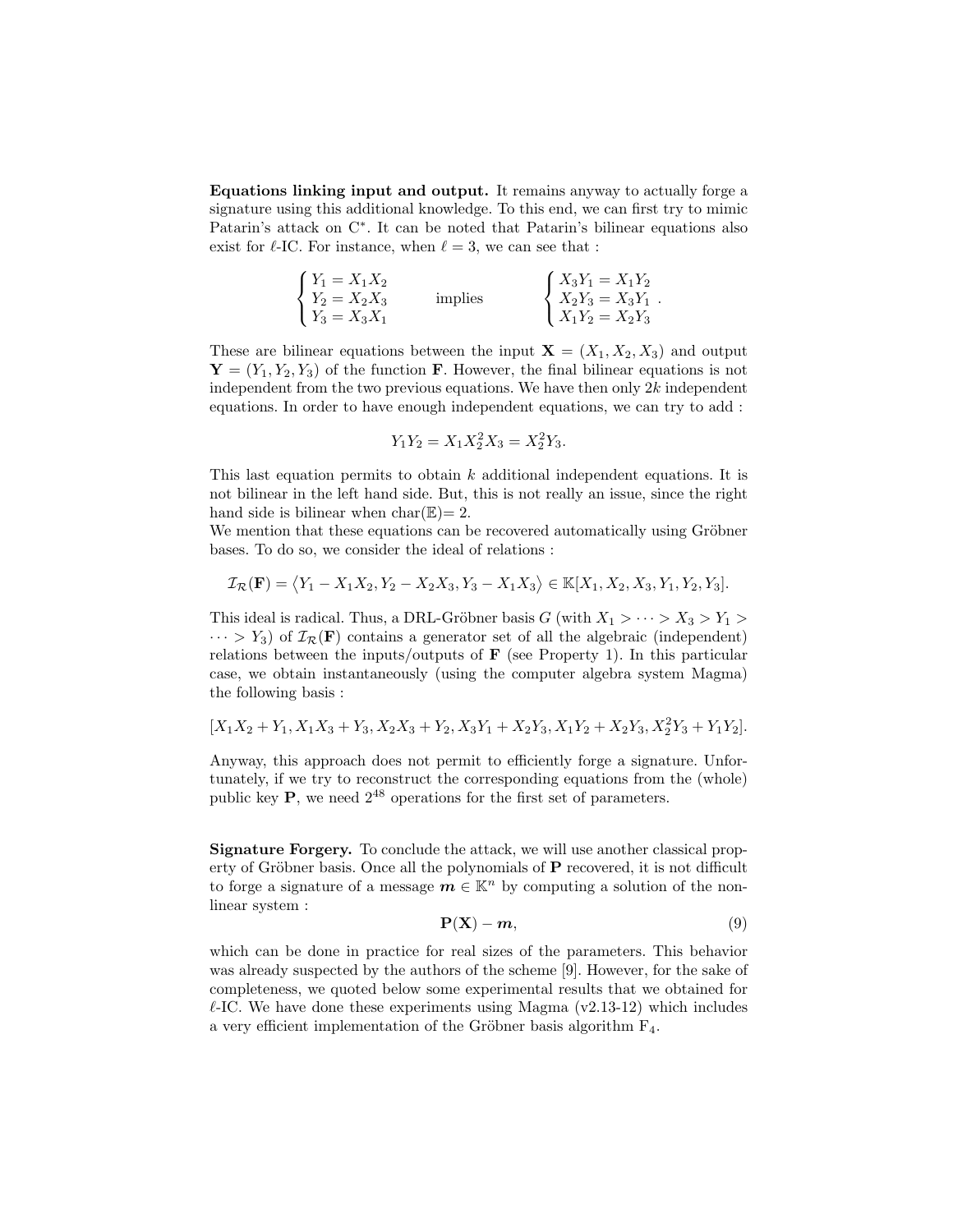|       |  |         | $\overline{\#K\ell}$ k   n $\left d_{reg}\right $ | T        |
|-------|--|---------|---------------------------------------------------|----------|
| $2^8$ |  | 3 10 30 | $\overline{4}$                                    | $0.7$ s. |
| $2^8$ |  | 3 12 36 | $\overline{4}$                                    | 2 s.     |
| 28    |  | 3 16 48 | 4                                                 | 11 s.    |
| $2^8$ |  | 5 10 50 | $\overline{4}$                                    | 12 s.    |
| 28    |  | 5 12 60 | $\overline{4}$                                    | 39 s.    |
| 28    |  | 5 16 80 |                                                   | 209 s.   |

In this table, T denotes the amount of time needed to compute a solution of the system (9), for randomly chosen (non-zero) messages  $m \in \mathbb{K}^n$  (i.e. to forge a valid signature for  $m$ ). We mention that T is the time of computing Gröbner basis plus the time to compute the solution from this Gröbner basis. We have also reported the maximum degree  $d_{req}$  reached during Gröbner bases computations. It appears that this degree is bounded from above by a constant (4), leading then to an experimental complexity for systems arising in  $\ell$ -IC ( $\ell$  odd) of :

 $\mathcal{O}(n^{4-\omega})$ , with  $2 \leq \omega < 3$  denoting the linear algebra constant.

This implies that whole attack presented in this part is polynomial (in the number  $n$  of variables).

# 6 A Key-Recovery Attack for  $\ell$ -IC<sup>-</sup> for small  $\ell$

In this part, we show that we can go one step further in the cryptanalysis of the  $\ell$ -IC<sup>-</sup> scheme. Namely, we can recover the secret key  $(T, S)$ , or at least one equivalent description, when  $\ell$  is small. As previously, this attack will combine differential and Gröbner bases techniques. We will only consider the case  $q$  even, but once again this attack can easily be extended to other cases.

#### 6.1 Equivalent Secret Keys

For an attacker, a total break of  $\ell$ -IC is equivalent to finding a description of **P** such as  $\mathbf{P} = T \circ \mathbf{F} \circ S$ . In fact, this description is not unique. Indeed, it can be seen that there exist many equivalent keys [27]. For instance, since  $M_{\mathbf{F}(\xi)} \circ \mathbf{F} = \mathbf{F} \circ M_{\xi}$ , then  $(T \circ M_{\mathbf{F}(\xi)}^{-1}, M_{\xi} \circ S)$  is another valid description. We notice here that  $M_{\xi}$ is not only K-linear, but also E-linear. So, more generally, we have to face the problem of finding an equivalent description  $(T', S')$  where  $T^{-1} \circ T'$  and  $S' \circ S^{-1}$ are E-linear.

In the sequel, we will use the fact that a matrix of a K-linear application which is also E-linear can be viewed as a  $k\ell \times k\ell$ -matrix over K but also as a  $\ell \times \ell$ -block matrix whose blocks are multiplication by elements of  $\mathbb{E}$ .

# 6.2 Roadmap of the Attack

To recover one such equivalent secret keys, we consider that S and T can be decomposed into one K-linear part and one E-linear part, according to the previous subsection. In the first part of the attack, we will find the part of S and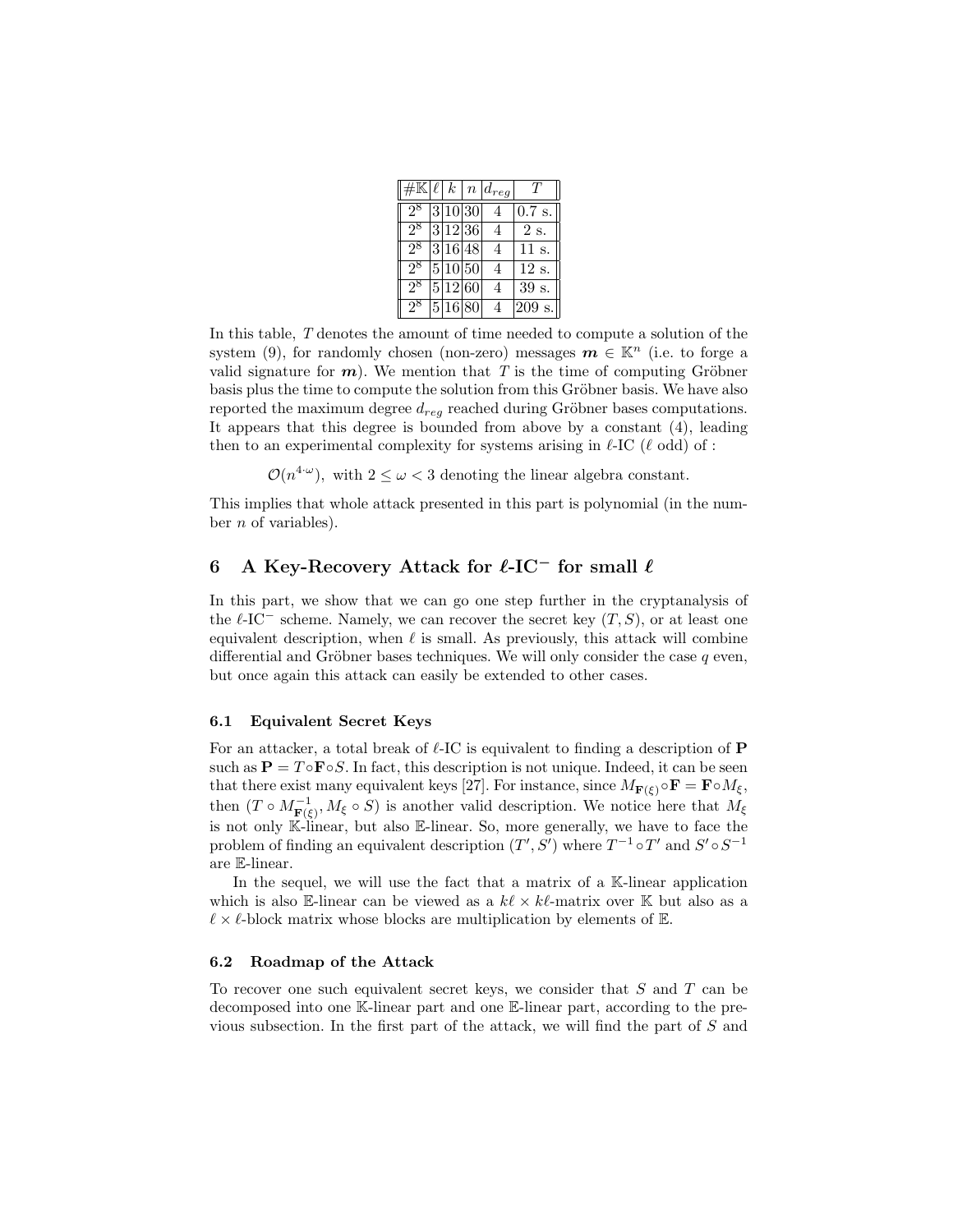of T in K and then the parts in E. To recover the part of S in K, called  $S_0$ , we will use the invariants  $N_{\xi}$  that we recover using the differential of the public key. Then, once  $S_0$  is recovered, we will find the part of T in K, called  $T_0$ , using the differential  $\mathbf{DP}$ . In fact,  $\mathbf{DP}$  depends linearly on S and T and if we compose **DP** by  $S_0^{-1}$ , then we are able to cancel the part of S in **DP**. Using some clever ideas we are able to reconstruct some  $T_0$ . Finally, we find the part of S and T in  $E$  using Gröbner basis algorithms on the public equation composed on the right by  $S_0^{-1}$  and on the left by  $T_0^{-1}$ . The problem can then be described in E instead of K. In such a case, we have reduced the number of variables to  $2 \times \ell^2$ . Due to the special form of the equations, the two sets of variables are separated, Gröbner basis algorithms are very efficient.

#### 6.3 Description of the Attack

**Resolution of**  $S_0$ **.** We suppose that we have already recovered the multiplication matrix  $N_{\xi}$  (we have then all the polynomials of **P**). We recall that:

$$
SN_{\xi}=M_{\xi}S,
$$

 $M_{\xi}$  being a block-diagonal matrix and since  $\xi = (\alpha, \alpha, \alpha)$ , each block of the diagonal corresponds to the same multiplication matrix by  $\alpha$  element of E. Our goal is to recover  $S$  from this equality.

To this end, we try to find  $M_{\xi}$ . Observe that  $\alpha$  is an element of the multiplicative group  $\mathbb{E}^*$  of  $\mathbb{E}$ . We know that  $\mathbb{E}^*$  is of order  $q^k-1$ . Due to the choice of the parameters, we can isolate a small subgroup of  $\mathbb{E}^*$ , not totally included in  $\mathbb{K}^*$ . Note that elements of  $\mathbb K$  must be avoided, otherwise  $M_{\xi}$  would be totally diagonal, leading then to linearly dependent equations.

In our example,  $q = 256$  and  $k = 10, 12, 16$ . Since k is even, a good candidate for the order is  $o = q + 1$ , but any smaller value prime with  $q - 1$  will be possible. Consequently, by raising  $N_{\xi}$  to the power  $a = (q^k - 1)/o$  we get :

$$
N_{\xi}^{a} = S^{-1} M_{\xi}^{a} S = S^{-1} M_{\xi}^{a} S,
$$

and  $\xi^a$  is of order o. Finally, we can test all elements  $\rho$  of order o. For each of them, we try to solve :

$$
X N_{\xi}^{a} = M_{\rho} X.
$$

Let's suppose that  $X_1$  and  $X_2$  are two particular invertible solutions of this equation. Then  $Y = X_1 X_2^{-1}$  must satisfy the equation :

$$
YM_{\rho} = M_{\rho}Y.
$$

So, at this step, the solutions for S form the right coset of any particular solution and the subgroup of  $\ell$ -by- $\ell$  block-matrices of elements of K, which precisely commute with  $M<sub>o</sub>$ . These are exactly the E-linear applications. So, we can pick at random some invertible solution  $S_0$ .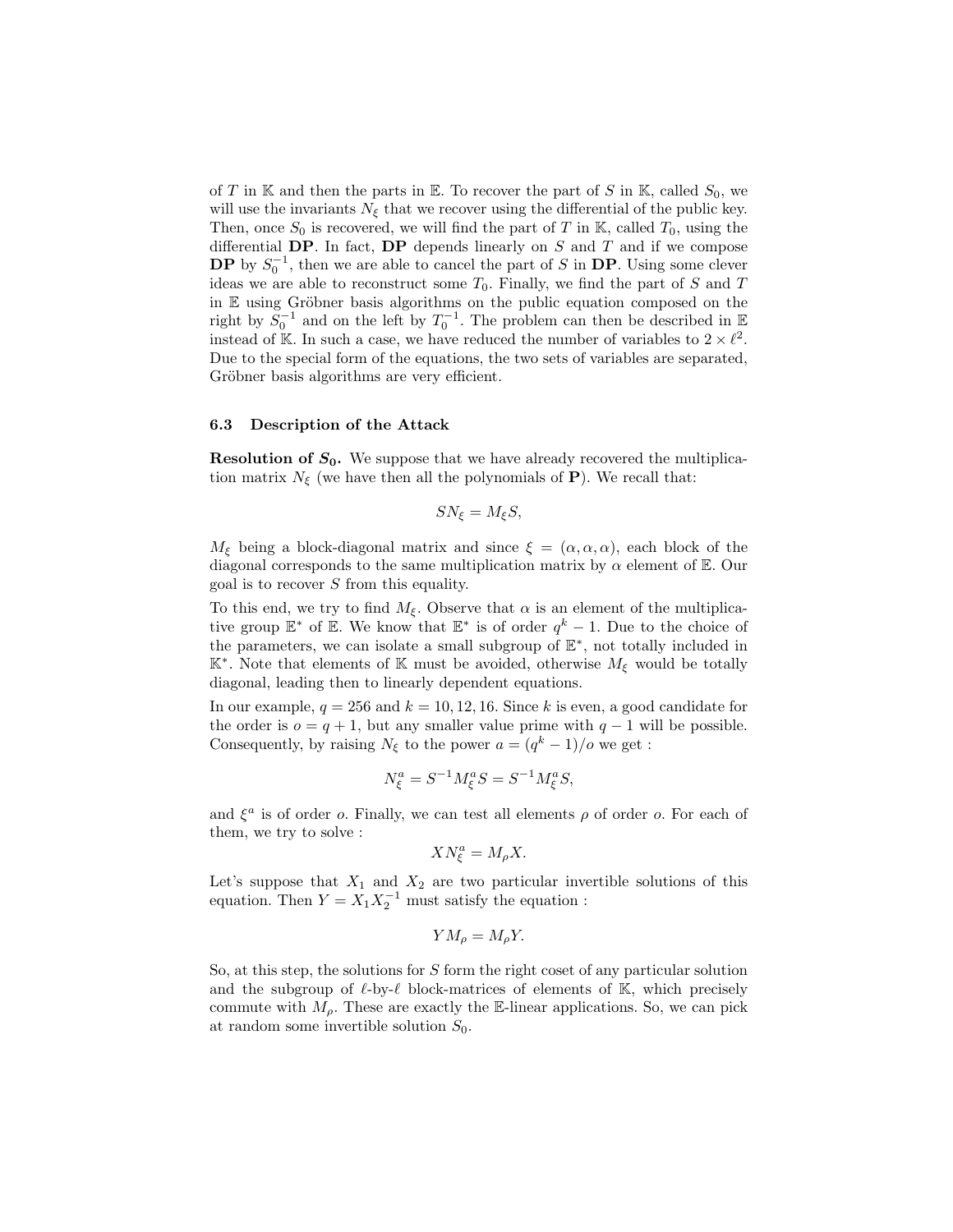**Resolution of**  $T_0$ **.** Next step is to obtain a similar description for  $T$ . We would like to gain some information on  $T$  from the differential of the public key using linear algebra. We recall that :

$$
\mathbf{DP}(\mathbf{X}, \mathbf{A}) = T(\mathbf{DF}(S(\mathbf{X}), S(\mathbf{A}))).
$$

From now, it will be easier to fix the first variable and to see  $DP_X(A)$  as a linear mapping or equivalently as a matrix. So let's consider  $v_1$  a fixed random vector. Then, consider the expression :

$$
\mathbf{DP}_{v_1} \circ S_0^{-1} = T \circ \mathbf{DF}_{S(v_1)} \circ S \circ S_0^{-1}.
$$

It is important to note that  $DF_{S(v_1)} \circ S \circ S_0^{-1}$  is actually E-linear, not only K-linear. The matrix  $\mathbf{DP}_{v_1} \circ S_0^{-1}$  is therefore the product of T and an unknown  $\ell$ -by- $\ell$  block-matrix of elements of E. Unfortunately, this matrix is not invertible due to the underlying structure of DF. However, this issue can be easily resolved by picking at random a second vector  $v_2$  and some matrix R with  $\ell$ -by- $\ell$  blockmultiplications (i.e. R is E-linear) and computing the matrix  $\mathbf{DP}_{v_1} \circ S_0^{-1}$  +  $DP_{v_2} \circ S_0^{-1} \circ R$ . All possible results can be seen as a left coset which contains the real value of  $T$ . So, it suffices to pick any value  $T_0$ , provided it is invertible.

**Resolution of T'** and  $S'$ . In the last step, we compose the public equations on the right by  $S_0^{-1}$  and on the left by  $T_0^{-1}$ , the result is public equations expressed in  $\mathbb E$  instead of K. As explained in [16], we can recover the components of  $T'$ and S' by solving an algebraic system of equations. In our case, we have reduced the number of variables to  $2 \times \ell^2$ . This is due to the fact we are working over E instead of K. Here, the number of unknowns is very small  $(2 \times 3^2)$ , for the parameters considerd). The last unknown parameters can easily be retrieved (within a second) using Gröbner bases techniques, as illustrated in the table below :

| $\#\mathbb{K} \ell  k$ |  | $\lfloor n \rfloor$ |                             |
|------------------------|--|---------------------|-----------------------------|
| 2 <sup>8</sup>         |  |                     | $\sqrt{3 10 30 0.1}$ s.     |
| $2^8$                  |  |                     | $ 3 12 36 0.1$ s.           |
| $2^8$                  |  |                     | $3 16 48 0.1$ s.            |
| 98                     |  |                     | $5 10 50 0.3$ s.            |
| $2^{\circ}$            |  |                     | $\overline{5 12 }60 0.3$ s. |
| $2^{\circ}$            |  |                     | $\overline{5 16 }80 0.3$ s. |

### 7 Conclusion

We have presented a forgery attack and a key recovery attack on the parameters of the  $\ell$ -IC<sup>-</sup> signature scheme proposed in the original paper. We also shortly discuss that this attack can be extended to all other choices of parameters. The main worry when proposing a multivariate scheme is that the Minus Transformation can be used with attention now, due to the differential attack. Finally, for this scheme and contrary to the SFLASH signature scheme, we show that it is possible to recover the secret keys S and T.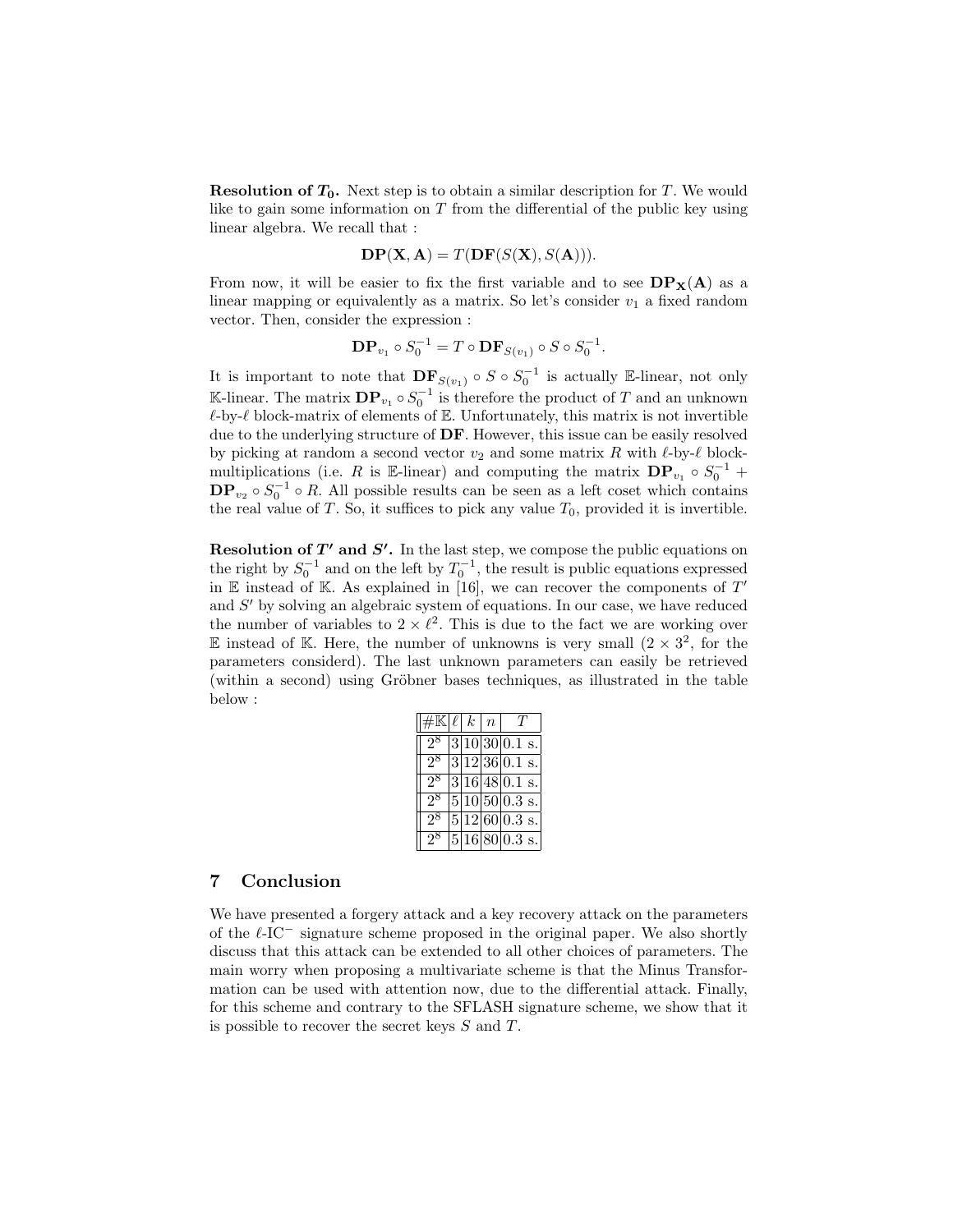### Acknowledgements

The work described in this paper has been supported by the ANR MAC project and by the European Commission through the IST Program under contract IST-2002-507932 ECRYPT.

# References

- 1. W.W. Adams and P. Loustaunau. An Introduction to Gröbner Bases., volume 3 of Graduate Studies in Mathematics. AMS, 1994.
- 2. G. Ars, J.-C. Faugère, H. Imai, M. Kawazoe, and M. Sugita. Comparison Between XL and Gröbner Basis Algorithms. In  $\text{Asiacrypt'}\,04$ , volume 3329 of Lecture Notes in Computer Science, pages 338–353. Springer-Verlag, 2004.
- 3. M. Bardet. Etude des Systèmes Algébriques Surdéterminés. Applications aux Codes Correcteurs et à la Cryptographie. PhD thesis, Université de Paris VI, 2004. Thèse de Doctorat.
- 4. M. Bardet, J.-C. Faug`ere, B. Salvy, and B.-Y. Yang. Asymptotic Behaviour of the Degree of Regularity of Semi-Regular Polynomial Systems. In MEGA'05, Eighth International Symposium on Effective Methods in Algebraic Geometry, 2005.
- 5. B. Buchberger. Gröbner Bases: an Algorithmic Method in Polynomial Ideal Theory. Recent trends in multidimensional systems theory. Reider ed. Bose, 1985.
- 6. B. Buchberger, G.-E. Collins, and R. Loos. Computer Algebra Symbolic and Algebraic Computation. Springer-Verlag, 1992. Second Edition.
- 7. N. Courtois, A. Klimov, J. Patarin, and A. Shamir. Efficient Algorithms for Solving Overdefined Systems of Multivariate Polynomial Equations. In Eurocrypt' 00, volume 1807 of Lecture Notes in Computer Science, pages 392–407. Springer-Verlag, 2000.
- 8. D.A. Cox, J.B. Little, and D. O'Shea. Ideals, Varieties, and Algorithms: an Introduction to Computational Algebraix Geometry and Commutative Algebra. Undergraduate Texts in Mathematics. Springer-Verlag, 1992.
- 9. J. Ding, C. Wolf, and B.-Y. Yang.  $\ell$ -Invertible Cycles for Multivariate Quadratic Public Key Cryptography. In PKC '07, volume 4450 of Lecture Notes in Computer Science, pages 266–281. Springer-Verlag, 2007.
- 10. V. Dubois, P.-A. Fouque, A. Shamir, and J. Stern. Practical Cryptanalysis of SFLASH. In Crypto '07, volume 4622 of Lecture Notes in Computer Science. Springer-Verlag, 2007.
- 11. V. Dubois, P.-A. Fouque, and J. Stern. Cryptanalysis of SFLASH with Slightly Modified Parameters. In Eurocrypt '07, volume 4515 of Lecture Notes in Computer Science, pages 264–275. Springer-Verlag, 2007.
- 12. J.-C. Faugère. A New Efficient Algorithm for Computing Gröbner Basis:  $F_4$ . Journal of Pure and Applied Algebra, 139:61–68, 1999.
- 13. J.-C. Faugère. A New Efficient Algorithm for Computing Gröbner Basis without Reduction to Zero: F<sub>5</sub>. In *ISSAC*, pages 75–81. ACM Press, 2002.
- 14. J.-C. Faugère, P. Gianni, D. Lazard, and T. Mora. Efficient Computation of Zero-Dimensional Gröbner Bases by Change of Ordering. Journal of Symbolic Computation, 16(4):329–344, 1993.
- 15. J.-C. Faug`ere and A. Joux. Algebraic Cryptanalysis of Hidden Field Equation (HFE) Cryptosystems using Gröbner Bases. In Crypto' 03, volume 2729 of Lecture Notes in Computer Science, pages 44–60. Springer-Verlag, 2003.